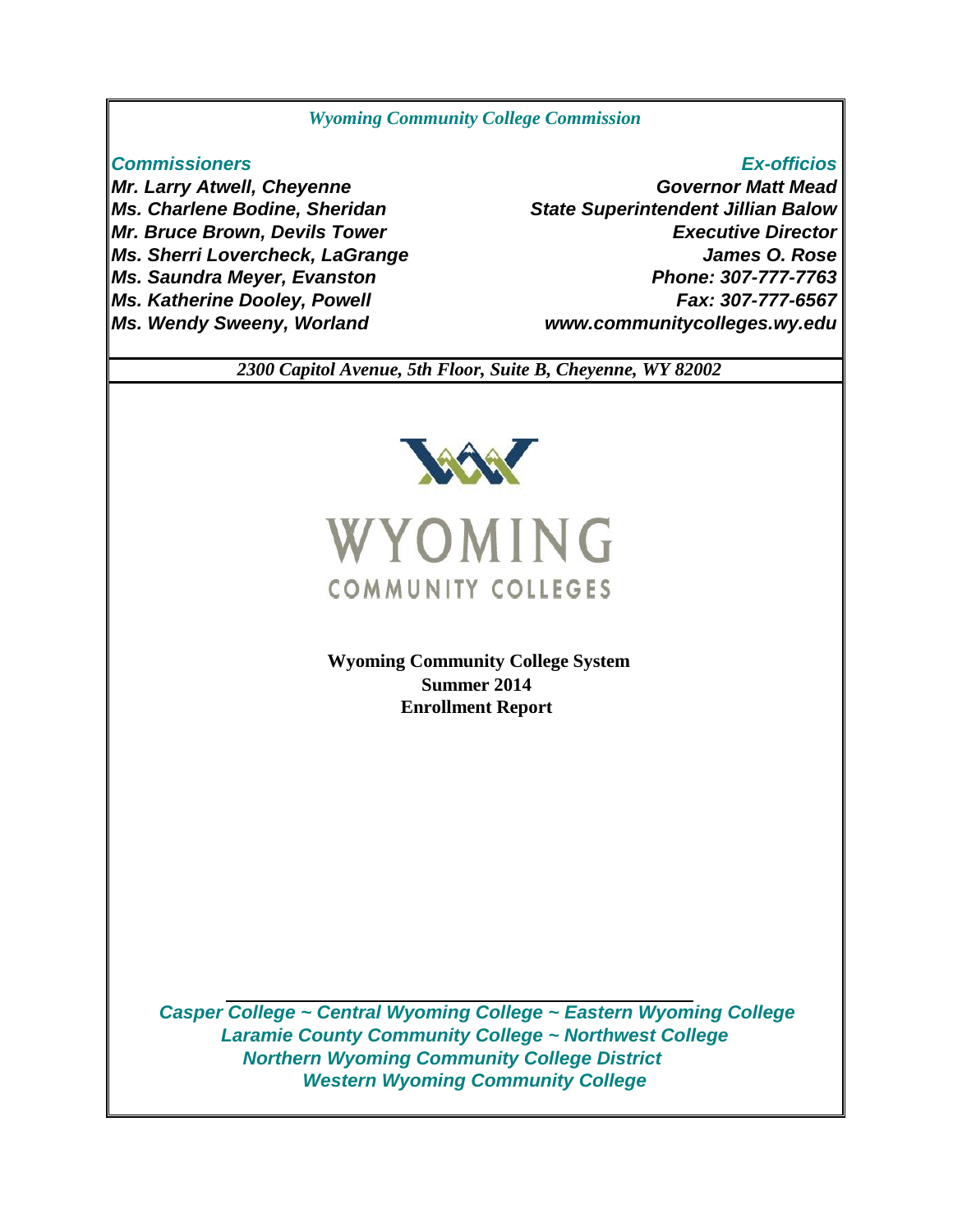This report provides a look at the summer 2014 semester enrollment in categories such as student enrollment, location and demographics of the community college student population. The content and format of this report has been developed through a collaborative effort between the Wyoming Community College Commission and the Institutional Research Committee members representing the seven community colleges. Most of the tables relay data that have been tracked by both of the aforementioned entities for over 14 years.

The enrollment reports continue to evolve as new data sets are needed to meet federal mandates, as well as to meet current requirements of the state and community colleges. Changes that have been made to the *2014 Summer Enrollment Report* include:

- Table 7b: *Full-time Equivalent (FTE) by Program of Study* has been added to provide a look at FTE by academic, occupational and undecided categories of enrollment.

Pertinent information to keep in mind while reading this report include the following:

- Data in this report represent student enrollment when 12% of each course had been completed.

- Full-time designation is achieved by being enrolled in a minimum of twelve (12) credit hours in one semester.

-"Full-time equivalency means the number of approved academic or vocational-technical credit hours for each class for which students are enrolled divided by twelve (12)". W.S. 21-18-102 (a)(xii).

- "Duplicated headcount" means that within a survey or polling exercise of numerous programs and/or courses, a student may be counted more than once. WCCC Rules -2013

-"Unduplicated headcount" means that within a survey or polling exercise of numerous programs

For additional information and discussion regarding this report, please refer to the Wyoming Community Colleges Commission's meeting minutes for January 30, 2015 located on the Commission's website at http://communitycolleges.wy.edu .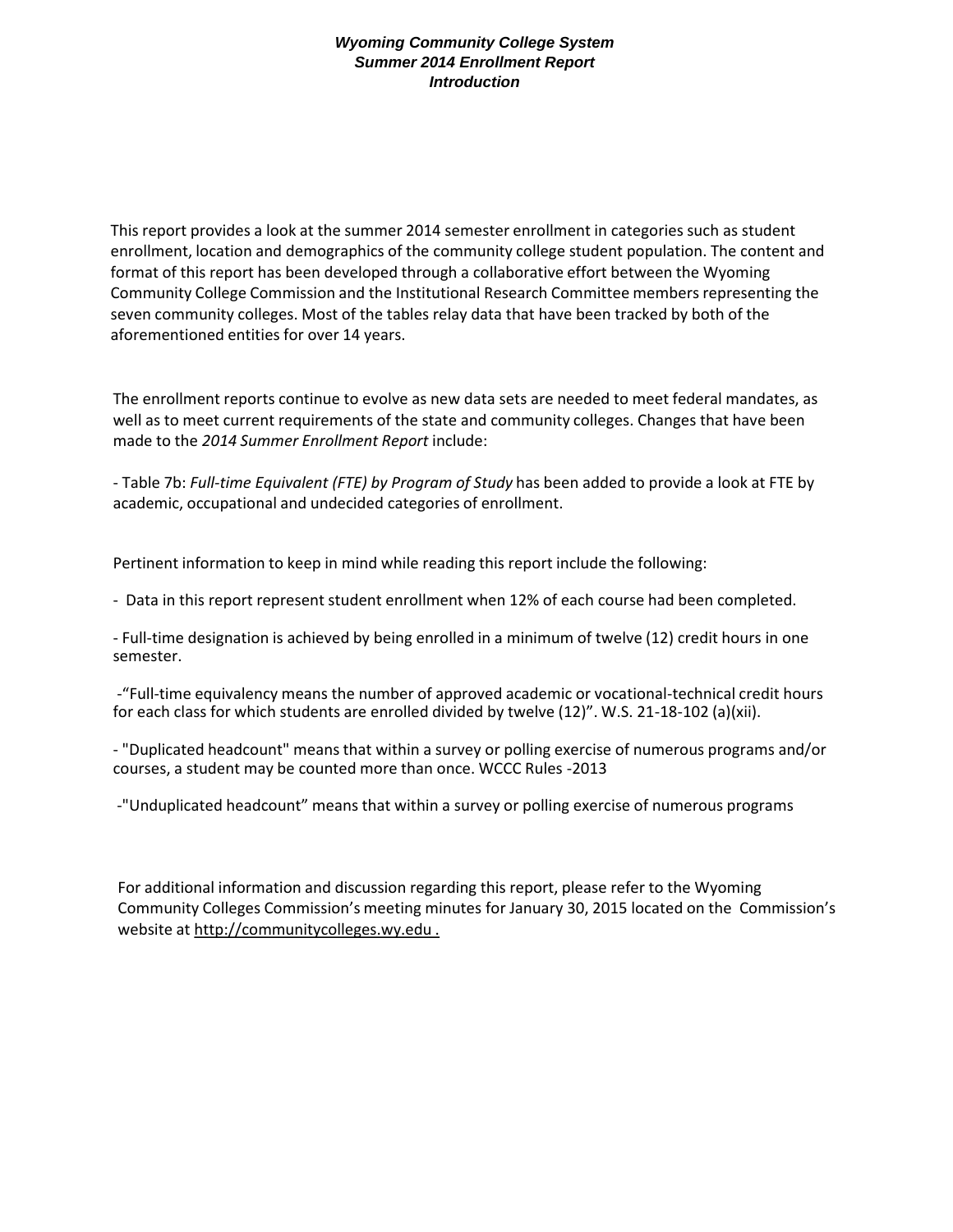|                                                                                                         | Table 1                                                                                   |                   |       |         |  |           |           |                          |         |  |  |
|---------------------------------------------------------------------------------------------------------|-------------------------------------------------------------------------------------------|-------------------|-------|---------|--|-----------|-----------|--------------------------|---------|--|--|
| <b>WYOMING COMMUNITY COLLEGE SYSTEM</b>                                                                 |                                                                                           |                   |       |         |  |           |           | <b>Enrollment Report</b> |         |  |  |
|                                                                                                         |                                                                                           | Credit Headcount* |       |         |  |           |           | Credit FTE**             |         |  |  |
| College                                                                                                 | Full-time                                                                                 | Part-time         | Total | Percent |  | Full-time | Part-time | Total                    | Percent |  |  |
| Casper                                                                                                  | 10                                                                                        | 1,122             | 1,132 | 17.3%   |  | 10.66     | 414.48    | 425.14                   | 20.0%   |  |  |
| Central                                                                                                 | 31                                                                                        | 488               | 519   | 7.9%    |  | 35.25     | 188.46    | 223.71                   | 10.5%   |  |  |
| Eastern                                                                                                 | 9                                                                                         | 392               | 401   | 6.1%    |  | 9.08      | 97.91     | 106.99                   | 5.0%    |  |  |
| <b>LCCC</b>                                                                                             | 66                                                                                        | 1,458             | 1,524 | 23.3%   |  | 74.41     | 560.92    | 635.33                   | 29.9%   |  |  |
| <b>Northwest</b>                                                                                        | 11                                                                                        | 443               | 454   | 7.0%    |  | 11.08     | 130.37    | 141.45                   | 6.7%    |  |  |
| <b>NWCCD</b>                                                                                            | 10                                                                                        | 1,335             | 1,345 | 20.6%   |  | 10.83     | 264.67    | 275.50                   | 13.0%   |  |  |
| Western                                                                                                 | 14                                                                                        | 1,141             | 1,155 | 17.7%   |  | 16.08     | 297.80    | 313.88                   | 14.8%   |  |  |
| Total                                                                                                   | 151                                                                                       | 6,379             | 6,530 |         |  | 167.39    | 1,954.61  | 2,122.00                 |         |  |  |
| Percent                                                                                                 | 2.3%                                                                                      | 97.7%             | 7.9%  | 92.1%   |  | 100%      |           |                          |         |  |  |
|                                                                                                         | ** FTE values may not be equal to Tables 4, 8 & 10 due to rounding in enrollment program. |                   |       |         |  |           |           |                          |         |  |  |
| *These counts include on-campus, distance education, auditing, compressed video and telecourse students |                                                                                           |                   |       |         |  |           |           |                          |         |  |  |
|                                                                                                         | 2013/10/15<br>Source: Wyoming Community College Commission<br>Date:                       |                   |       |         |  |           |           |                          |         |  |  |

| <b>WYOMING COMMUNITY COLLEGE SYSTEM</b>                                                                 |                                                                     | Credit Headcount* By Age & Average Age |            |       |           |              |         |           |                              |  |  |
|---------------------------------------------------------------------------------------------------------|---------------------------------------------------------------------|----------------------------------------|------------|-------|-----------|--------------|---------|-----------|------------------------------|--|--|
| College                                                                                                 | $<$ 17                                                              | $17 - 24$                              | 25-29      | 30-34 | 35-39     | 40-49        | 50-59   | $\geq 60$ | Unknown                      |  |  |
| Casper                                                                                                  | 34                                                                  | 565                                    | 176        | 128   | 79        | 82           | 32      | 36        | $\mathbf 0$                  |  |  |
| Central                                                                                                 | 8                                                                   | 227                                    | 90         | 59    | 35        | 55           | 36      | 9         | 0                            |  |  |
| Eastern                                                                                                 | 6                                                                   | 183                                    | 32         | 32    | 41        | 37           | 31      | 38        | 1                            |  |  |
| <b>LCCC</b>                                                                                             | 16                                                                  | 796                                    | 266        | 158   | 91        | 100          | 63      | 33        | 1                            |  |  |
| Northwest                                                                                               | 16                                                                  | 258                                    | 43         | 34    | 24        | 45           | 23      | 11        | 0                            |  |  |
| <b>NWCCD</b>                                                                                            | 7                                                                   | 489                                    | 196        | 156   | 118       | 187          | 147     | 43        | $\overline{2}$               |  |  |
| Western                                                                                                 | 16                                                                  | 491                                    | 143        | 152   | 97        | 131          | 87      | 27        | 11                           |  |  |
| <b>Total</b>                                                                                            | 103                                                                 | 3,009                                  | 946        | 719   | 485       | 637          | 419     | 197       | 15                           |  |  |
| Percent                                                                                                 | 1.6%                                                                | 46.1%                                  | 14.5%      | 11.0% | 7.4%      | 9.8%         | 6.4%    | 3.0%      | 0.2%                         |  |  |
|                                                                                                         |                                                                     |                                        |            |       |           |              |         |           |                              |  |  |
| Average Age**                                                                                           | Casper                                                              | Central                                | <b>EWC</b> | LCCC  | Northwest | <b>NWCCD</b> | Western |           |                              |  |  |
| Men                                                                                                     | 28.90                                                               | 30.45                                  | 36.24      | 28.24 | 25.58     | 34.92        | 32.37   |           | ** Students with unknown age |  |  |
| Women                                                                                                   | 28.16                                                               | 29.56                                  | 30.70      | 28.18 | 27.78     | 30.23        | 29.12   |           | are excluded from these      |  |  |
| calculations<br>25.96<br>23.73<br>Full-time<br>26.57<br>30.37<br>30.50<br>36.31<br>20.73                |                                                                     |                                        |            |       |           |              |         |           |                              |  |  |
| Part-time                                                                                               | 28.43<br>30.15<br>33.07<br>28.10<br>27.15<br>33.19<br>30.99         |                                        |            |       |           |              |         |           |                              |  |  |
| *These counts include on-campus, distance education, auditing, compressed video and telecourse students |                                                                     |                                        |            |       |           |              |         |           |                              |  |  |
|                                                                                                         | Source: Wyoming Community College Commission<br>Date:<br>2014/10/23 |                                        |            |       |           |              |         |           |                              |  |  |

Table 2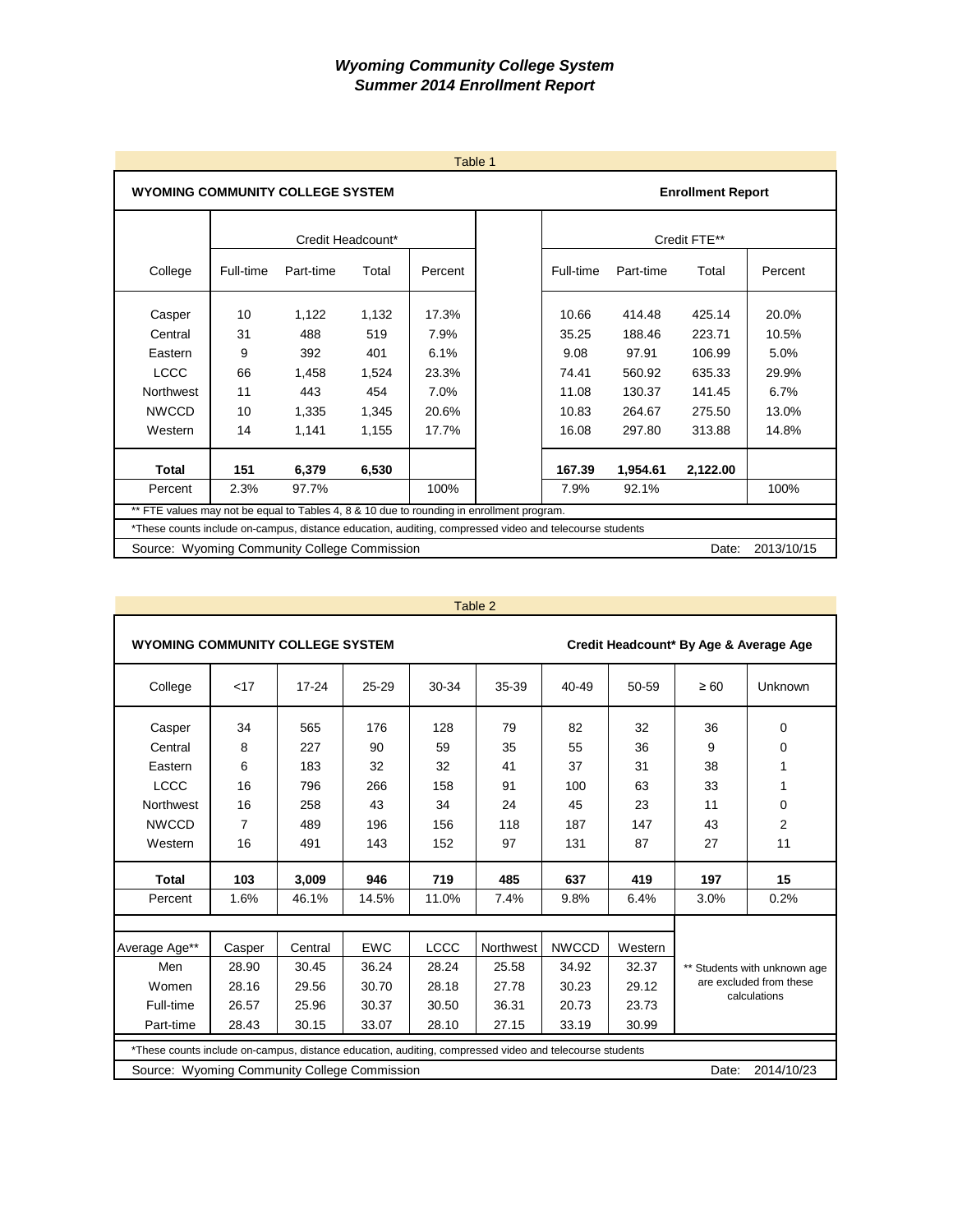#### Table 3

# WYOMING COMMUNITY COLLEGE SYSTEM **COMMUNITY COLLEGE SYSTEM COMMUNITY COLLEGE SYSTEM**

|                                                                                                         |                |             |                |                |                         |                |       |        | County                         |                              |             |
|---------------------------------------------------------------------------------------------------------|----------------|-------------|----------------|----------------|-------------------------|----------------|-------|--------|--------------------------------|------------------------------|-------------|
|                                                                                                         |                |             |                |                |                         |                |       |        | Percent*                       |                              | Credit      |
|                                                                                                         |                |             |                |                |                         |                |       | County | In-state                       | County                       | Students as |
| County                                                                                                  | Casper         | Central     | Eastern        | <b>LCCC</b>    | Northwest NWCCD Western |                |       | Total  | Enrollment                     | Pop.**                       | % of Pop.   |
|                                                                                                         |                |             |                |                |                         |                |       |        |                                |                              |             |
| Albany                                                                                                  | 23             | 8           | 2              | 240            | 13                      | $\overline{7}$ | 7     | 300    | 5.4%                           | 36,299                       | 0.8%        |
| <b>Big Horn</b>                                                                                         | 9              | 1           | 1              | 9              | 63                      | 11             | 2     | 96     | 1.7%                           | 11,668                       | 0.8%        |
| Campbell                                                                                                | 34             | 5           | 3              | 19             | 9                       | 628            | 5     | 703    | 12.7%                          | 46,133                       | 1.5%        |
| Carbon                                                                                                  | 18             | 19          | 1              | 14             | 3                       | 2              | 55    | 112    | 2.0%                           | 15,885                       | 0.7%        |
| Converse                                                                                                | 42             | 2           | 30             | 4              | 0                       | 18             | 1     | 97     | 1.8%                           | 13,833                       | 0.7%        |
| Crook                                                                                                   | 4              | 0           | 12             | 1              | 6                       | 45             | 0     | 68     | 1.2%                           | 7,083                        | 1.0%        |
| Fremont                                                                                                 | 23             | 278         | $\overline{2}$ | 13             | 6                       | 10             | 14    | 346    | 6.3%                           | 40,123                       | 0.9%        |
| Goshen                                                                                                  | $\overline{7}$ | 2           | 154            | 6              | 2                       | 1              | 3     | 175    | 3.2%                           | 13,249                       | 1.3%        |
| <b>Hot Springs</b>                                                                                      | 2              | 6           | 0              | 1              | 1                       | 3              | 0     | 13     | 0.2%                           | 4,812                        | 0.3%        |
| Johnson                                                                                                 | 9              | 2           | 1              | 5              | 3                       | 34             | 3     | 57     | 1.0%                           | 8,569                        | 0.7%        |
| Laramie                                                                                                 | 51             | 6           | 14             | 919            | 12                      | 19             | 5     | 1,026  | 18.5%                          | 91,738                       | 1.1%        |
| Lincoln                                                                                                 | 8              | 10          | 0              | 8              | $\overline{2}$          | 3              | 71    | 102    | 1.8%                           | 18,106                       | 0.6%        |
| Natrona                                                                                                 | 665            | 15          | 6              | 14             | 10                      | 18             | 10    | 738    | 13.3%                          | 75,450                       | 1.0%        |
| Niobrara                                                                                                | $\overline{7}$ | $\mathbf 0$ | 14             | 0              | 1                       | 3              | 0     | 25     | 0.5%                           | 2,484                        | 1.0%        |
| Park                                                                                                    | 16             | 2           | 2              | 8              | 176                     | 9              | 8     | 221    | 4.0%                           | 28,205                       | 0.8%        |
| Platte                                                                                                  | 20             | 1           | 12             | 17             | 2                       | $\overline{2}$ | 0     | 54     | 1.0%                           | 8,667                        | 0.6%        |
| Sheridan                                                                                                | 22             | 3           | $\overline{2}$ | $\overline{7}$ | 15                      | 254            | 1     | 304    | 5.5%                           | 29,116                       | 1.0%        |
| Sublette                                                                                                | 5              | 4           | 2              | 6              | 7                       | 1              | 26    | 51     | 0.9%                           | 10,247                       | 0.5%        |
| Sweetwater                                                                                              | 20             | 4           | 2              | 7              | 10                      | 5              | 571   | 619    | 11.2%                          | 43,806                       | 1.4%        |
| Teton                                                                                                   | 12             | 33          | 3              | 4              | 0                       | $\overline{2}$ | 4     | 58     | 1.0%                           | 21,294                       | 0.3%        |
| Uinta                                                                                                   | 8              | 8           | 1              | 8              | 5                       | 3              | 127   | 160    | 2.9%                           | 21,118                       | 0.8%        |
| Washakie                                                                                                | 11             | 5           | 1              | 3              | 30                      | 10             | 5     | 65     | 1.2%                           | 8,533                        | 0.8%        |
| Weston                                                                                                  | 4              | 1           | 94             | 6              | 3                       | 37             | 1     | 146    | 2.6%                           | 7,208                        | 2.0%        |
|                                                                                                         |                |             |                |                |                         |                |       |        |                                |                              |             |
| In-County                                                                                               | 665            | 278         | 154            | 919            | 176                     | 254            | 571   | 3,017  |                                |                              |             |
| Out County                                                                                              | 355            | 137         | 205            | 400            | 203                     | 871            | 348   | 2,519  |                                |                              |             |
| <b>Total In-State</b>                                                                                   | 1,020          | 415         | 359            | 1,319          | 379                     | 1,125          | 919   | 5,536  |                                |                              |             |
| ***Non-Resident                                                                                         | 111            | 100         | 42             | 189            | 63                      | 214            | 217   | 936    |                                | ** U.S. Census Bureau-2010   |             |
| International                                                                                           | 1              | 4           | 0              | 16             | 12                      | 6              | 19    | 58     | <b>Total County Population</b> |                              | 563,626     |
| <b>Total</b>                                                                                            | 1,132          | 519         | 401            | 1,524          | 454                     | 1,345          | 1,155 | 6,530  |                                |                              |             |
| % In-County                                                                                             | 58.7%          | 53.6%       | 38.4%          | 60.3%          | 38.8%                   | 18.9%          | 49.4% | 46.2%  |                                |                              |             |
| % Out County                                                                                            | 31.4%          | 26.4%       | 51.1%          | 26.2%          | 44.7%                   | 64.8%          | 30.1% | 38.6%  |                                |                              |             |
| % In-State                                                                                              | 90.1%          | 80.0%       | 89.5%          | 86.5%          | 83.5%                   | 83.6%          | 79.6% | 84.8%  | Percent of Total In-State      |                              |             |
| % Non-Resident                                                                                          | 9.8%           | 19.3%       | 10.5%          | 12.4%          | 13.9%                   | 15.9%          | 18.8% | 14.3%  |                                | Students to State Population | 0.98%       |
| % International                                                                                         | 0.1%           | 0.8%        | $0.0\%$        | 1.0%           | 2.6%                    | 0.4%           | 1.6%  | 0.9%   |                                |                              |             |
|                                                                                                         |                |             |                |                |                         |                |       |        |                                |                              |             |
| *These counts include on-campus, distance education, auditing, compressed video and telecourse students |                |             |                |                |                         |                |       |        |                                |                              |             |
| *** Non Resident totals include "unspecified" students                                                  |                |             |                |                |                         |                |       |        |                                |                              |             |
| Source: Wyoming Community College Commission                                                            |                |             |                |                |                         |                |       |        |                                | Date:                        | 2014/10/23  |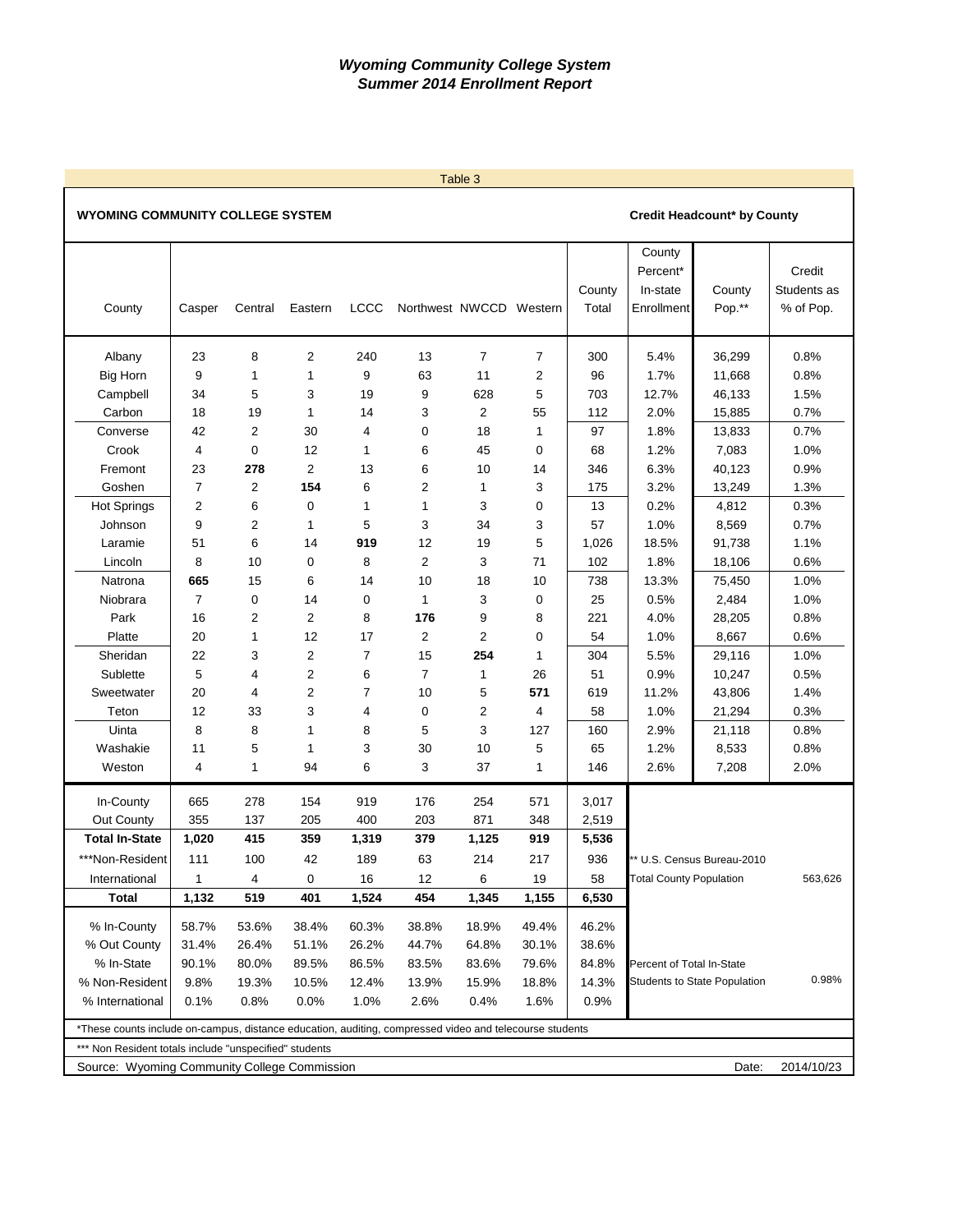| Table 4                                                                         |                                                                                                                                                                                                                                                                                                                                                                                                      |                                            |                                           |                                             |                                            |                                             |                                              |                                                   |  |  |  |  |
|---------------------------------------------------------------------------------|------------------------------------------------------------------------------------------------------------------------------------------------------------------------------------------------------------------------------------------------------------------------------------------------------------------------------------------------------------------------------------------------------|--------------------------------------------|-------------------------------------------|---------------------------------------------|--------------------------------------------|---------------------------------------------|----------------------------------------------|---------------------------------------------------|--|--|--|--|
| <b>WYOMING COMMUNITY COLLEGE SYSTEM</b>                                         |                                                                                                                                                                                                                                                                                                                                                                                                      |                                            |                                           |                                             |                                            |                                             | Credit FTE by County*                        |                                                   |  |  |  |  |
| County                                                                          | Casper                                                                                                                                                                                                                                                                                                                                                                                               | Central                                    | Eastern                                   | <b>LCCC</b>                                 | Northwest                                  | <b>NWCCD</b>                                | Western                                      | County<br>Total                                   |  |  |  |  |
| Albany<br><b>Big Horn</b><br>Campbell<br>Carbon<br>Converse                     | 7.83<br>3.67<br>10.44<br>5.92<br>18.00                                                                                                                                                                                                                                                                                                                                                               | 3.96<br>0.58<br>1.67<br>8.92<br>1.17       | 0.58<br>0.33<br>0.83<br>0.25<br>8.42      | 97.58<br>3.17<br>8.42<br>6.17<br>1.92       | 3.25<br>23.71<br>2.83<br>0.75<br>0.00      | 1.46<br>1.21<br>111.88<br>1.17<br>2.38      | 1.96<br>0.29<br>1.42<br>16.17<br>0.17        | 116.62<br>32.96<br>137.49<br>39.35<br>32.06       |  |  |  |  |
| Crook<br>Fremont<br>Goshen<br><b>Hot Springs</b><br>Johnson                     | 0.00<br>9.29<br>0.00<br>15.96<br>1.33<br>3.17<br>0.67<br>1.50<br>7.94<br>1.08<br>117.50<br>5.58<br>2.08<br>2.79<br>3.92<br>140.89<br>3.00<br>0.13<br>0.83<br>37.42<br>2.33<br>0.50<br>0.92<br>45.13<br>1.58<br>1.00<br>0.00<br>0.92<br>0.33<br>0.83<br>0.00<br>4.66<br>0.92<br>8.29<br>3.33<br>0.33<br>1.67<br>0.75<br>0.83<br>16.12                                                                 |                                            |                                           |                                             |                                            |                                             |                                              |                                                   |  |  |  |  |
| Laramie<br>Lincoln<br>Natrona<br>Niobrara<br>Park                               | 19.33<br>2.42<br>248.55<br>2.75<br>5.92                                                                                                                                                                                                                                                                                                                                                              | 2.04<br>5.17<br>5.33<br>0.00<br>0.88       | 4.17<br>0.00<br>2.00<br>5.58<br>0.92      | 388.42<br>2.50<br>4.75<br>0.00<br>3.08      | 3.00<br>0.50<br>2.67<br>0.25<br>52.50      | 4.33<br>0.71<br>3.71<br>0.75<br>1.33        | 1.83<br>28.79<br>2.63<br>0.00<br>2.58        | 423.12<br>40.09<br>269.64<br>9.33<br>67.21        |  |  |  |  |
| Platte<br>Sheridan<br>Sublette<br>Sweetwater<br>Teton                           | 7.94<br>8.28<br>1.17<br>6.40<br>4.75                                                                                                                                                                                                                                                                                                                                                                 | 0.58<br>1.00<br>1.83<br>1.83<br>11.25      | 2.58<br>0.67<br>1.33<br>0.58<br>1.00      | 6.42<br>2.00<br>1.58<br>2.92<br>1.58        | 0.50<br>3.83<br>2.50<br>2.58<br>0.00       | 0.25<br>64.25<br>0.58<br>0.88<br>1.08       | 0.00<br>0.29<br>5.54<br>147.33<br>2.00       | 18.27<br>80.32<br>14.53<br>162.52<br>21.66        |  |  |  |  |
| Uinta<br>Washakie<br>Weston<br>In-County                                        | 2.67<br>5.42<br>1.75<br>248.55                                                                                                                                                                                                                                                                                                                                                                       | 4.42<br>2.79<br>0.25<br>117.50             | 0.08<br>0.25<br>23.50<br>37.42            | 2.67<br>1.83<br>2.25<br>388.42              | 2.17<br>9.13<br>0.75<br>52.50              | 0.67<br>3.58<br>4.71<br>64.25               | 38.83<br>2.17<br>0.25<br>147.33              | 51.51<br>25.17<br>33.46<br>1,055.97               |  |  |  |  |
| Out County<br><b>Total In-State</b><br>**Non-Resident<br>International<br>Total | 131.26<br>379.81<br>45.00<br>0.33<br>425.14                                                                                                                                                                                                                                                                                                                                                          | 57.00<br>174.50<br>47.38<br>1.83<br>223.71 | 57.65<br>95.07<br>11.92<br>0.00<br>106.99 | 160.01<br>548.43<br>79.92<br>7.00<br>635.35 | 63.58<br>116.08<br>22.29<br>3.08<br>141.45 | 162.01<br>226.26<br>47.13<br>2.13<br>275.52 | 110.59<br>257.92<br>45.96<br>10.00<br>313.88 | 742.10<br>1,798.07<br>299.60<br>24.37<br>2,122.04 |  |  |  |  |
| % In-County<br>% Out County<br>% In-State<br>% Non-Resident<br>% International  | 58.46%<br>52.52%<br>34.98%<br>61.13%<br>37.12%<br>23.32%<br>46.94%<br>49.76%<br>30.87%<br>25.48%<br>53.88%<br>25.18%<br>44.95%<br>58.80%<br>35.23%<br>34.97%<br>89.34%<br>78.00%<br>88.86%<br>86.32%<br>82.06%<br>82.12%<br>82.17%<br>84.73%<br>10.58%<br>21.18%<br>11.14%<br>12.58%<br>15.76%<br>17.11%<br>14.64%<br>14.12%<br>0.00%<br>0.82%<br>0.00%<br>1.10%<br>2.18%<br>0.77%<br>3.19%<br>1.15% |                                            |                                           |                                             |                                            |                                             |                                              |                                                   |  |  |  |  |
|                                                                                 | * FTE values may not be equal to Tables 1, 8 & 10 due to rounding in enrollment program.<br>** Non Resident totals include "unspecified" students<br>2014/10/23<br>Source: Wyoming Community College Commission<br>Date:                                                                                                                                                                             |                                            |                                           |                                             |                                            |                                             |                                              |                                                   |  |  |  |  |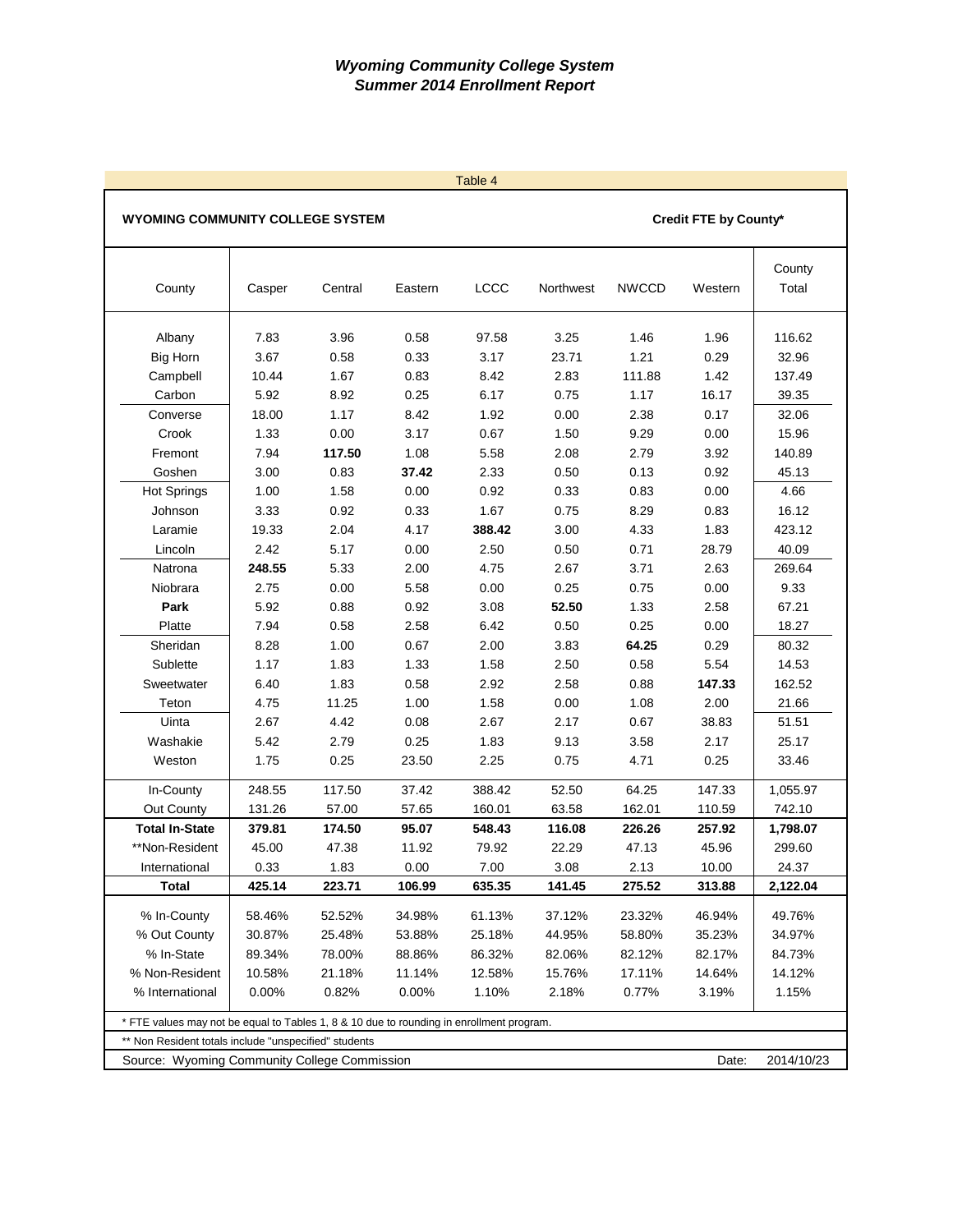| <b>Credit Hours</b><br>$<$ 1<br>1<br>$\overline{c}$<br>3<br>4<br>5<br>6<br>$\boldsymbol{7}$<br>8<br>9<br>10<br>11<br>12<br>13 | Casper<br>12<br>78<br>45<br>279<br>257<br>94 | Central<br>25<br>22<br>31<br>111 | Eastern<br>$\pmb{0}$<br>130 | LCCC<br>$\mathbf 0$ | Northwest      | <b>NWCCD</b>   | Western        | Total |         |
|-------------------------------------------------------------------------------------------------------------------------------|----------------------------------------------|----------------------------------|-----------------------------|---------------------|----------------|----------------|----------------|-------|---------|
|                                                                                                                               |                                              |                                  |                             |                     |                |                |                |       | Percent |
|                                                                                                                               |                                              |                                  |                             |                     | 25             | 393            | 196            | 651   | 10.0%   |
|                                                                                                                               |                                              |                                  |                             | 60                  | 24             | 436            | 235            | 985   | 15.1%   |
|                                                                                                                               |                                              |                                  | 33                          | 54                  | 37             | 22             | 70             | 292   | 4.5%    |
|                                                                                                                               |                                              |                                  | 86                          | 585                 | 192            | 192            | 269            | 1,714 | 26.2%   |
|                                                                                                                               |                                              | 123                              | 82                          | 177                 | 86             | 103            | 131            | 959   | 14.7%   |
|                                                                                                                               |                                              | 5                                | 20                          | 54                  | 10             | 18             | 20             | 221   | 3.4%    |
|                                                                                                                               | 175                                          | 53                               | 12                          | 215                 | 34             | 85             | 93             | 667   | 10.2%   |
|                                                                                                                               | 110                                          | 38                               | 19                          | 119                 | 18             | 46             | 69             | 419   | 6.4%    |
|                                                                                                                               | 36                                           | 29                               | 3                           | 95                  | $\overline{7}$ | 12             | 17             | 199   | 3.0%    |
|                                                                                                                               | 17                                           | 25                               | 6                           | 59                  | 6              | 8              | 12             | 133   | 2.0%    |
|                                                                                                                               | 12                                           | 16                               | $\mathbf{1}$                | 24                  | 1              | 11             | 24             | 89    | 1.4%    |
|                                                                                                                               | $\overline{7}$                               | 10                               | $\Omega$                    | 16                  | 3              | 9              | 5              | 50    | 0.8%    |
|                                                                                                                               | 4                                            | 13                               | 8                           | 26                  | 10             | 4              | 5              | 70    | 1.1%    |
|                                                                                                                               | 5                                            | 4                                | 1                           | 12                  | 1              | 3              | 3              | 29    | 0.4%    |
| 14                                                                                                                            | $\mathbf 0$                                  | 6                                | $\mathbf 0$                 | 20                  | 0              | $\overline{2}$ | $\overline{2}$ | 30    | 0.5%    |
| 15                                                                                                                            | $\mathbf{1}$                                 | 3                                | $\mathbf 0$                 | 2                   | 0              | $\mathbf{1}$   | 0              | 7     | 0.1%    |
| 16                                                                                                                            | $\mathbf 0$                                  | $\mathbf{1}$                     | $\mathbf 0$                 | $\mathbf{1}$        | 0              | 0              | $\overline{2}$ | 4     | 0.1%    |
| 17                                                                                                                            | $\mathbf 0$                                  | 3                                | $\mathbf 0$                 | $\mathbf 0$         | 0              | 0              | $\overline{2}$ | 5     | 0.1%    |
| 18                                                                                                                            | $\mathbf 0$                                  | 0                                | $\mathbf 0$                 | 2                   | 0              | 0              | 0              | 2     | 0.0%    |
| 19                                                                                                                            | $\mathbf 0$                                  | 1                                | $\mathbf 0$                 | $\mathbf 0$         | 0              | 0              | 0              | 1     | 0.0%    |
| 20                                                                                                                            | $\mathbf 0$                                  | 0                                | $\mathbf 0$                 | $\mathbf 0$         | 0              | 0              | 0              | 0     | 0.0%    |
| 21                                                                                                                            | $\mathbf 0$                                  | 0                                | $\mathbf 0$                 | 3                   | 0              | 0              | 0              | 3     | 0.0%    |
| 22                                                                                                                            | 0                                            | 0                                | $\mathbf 0$                 | $\mathbf 0$         | 0              | 0              | 0              | 0     | 0.0%    |
| $>22$                                                                                                                         | 0                                            | 0                                | $\mathbf 0$                 | 0                   | 0              | 0              | 0              | 0     | 0.0%    |
| <b>Total</b>                                                                                                                  | 1,132                                        | 519                              | 401                         | 1,524               | 454            | 1,345          | 1,155          | 6,530 | 100.0%  |
| *These counts include on-campus, distance education, auditing, compressed video and telecourse students                       |                                              |                                  |                             |                     |                |                |                |       |         |

|                                              | Table 6                                                                                                 |            |         |             |                  |                             |         |       |         |  |  |  |
|----------------------------------------------|---------------------------------------------------------------------------------------------------------|------------|---------|-------------|------------------|-----------------------------|---------|-------|---------|--|--|--|
| <b>WYOMING COMMUNITY COLLEGE SYSTEM</b>      |                                                                                                         |            |         |             |                  | <b>Headcount* by Gender</b> |         |       |         |  |  |  |
|                                              | Casper                                                                                                  | Central    | Eastern | <b>LCCC</b> | <b>Northwest</b> | <b>NWCCD</b>                | Western | Total | Percent |  |  |  |
| Men                                          | 391                                                                                                     | 194        | 168     | 613         | 84               | 824                         | 638     | 2,912 | 44.6%   |  |  |  |
| Women                                        | 741                                                                                                     | 325        | 233     | 911         | 370              | 521                         | 517     | 3.618 | 55.4%   |  |  |  |
| Total                                        | 1.132                                                                                                   | 519        | 401     | 1.524       | 454              | 1.345                       | 1,155   | 6,530 | 100.0%  |  |  |  |
|                                              | *These counts include on-campus, distance education, auditing, compressed video and telecourse students |            |         |             |                  |                             |         |       |         |  |  |  |
| Source: Wyoming Community College Commission | Date:                                                                                                   | 2014/10/23 |         |             |                  |                             |         |       |         |  |  |  |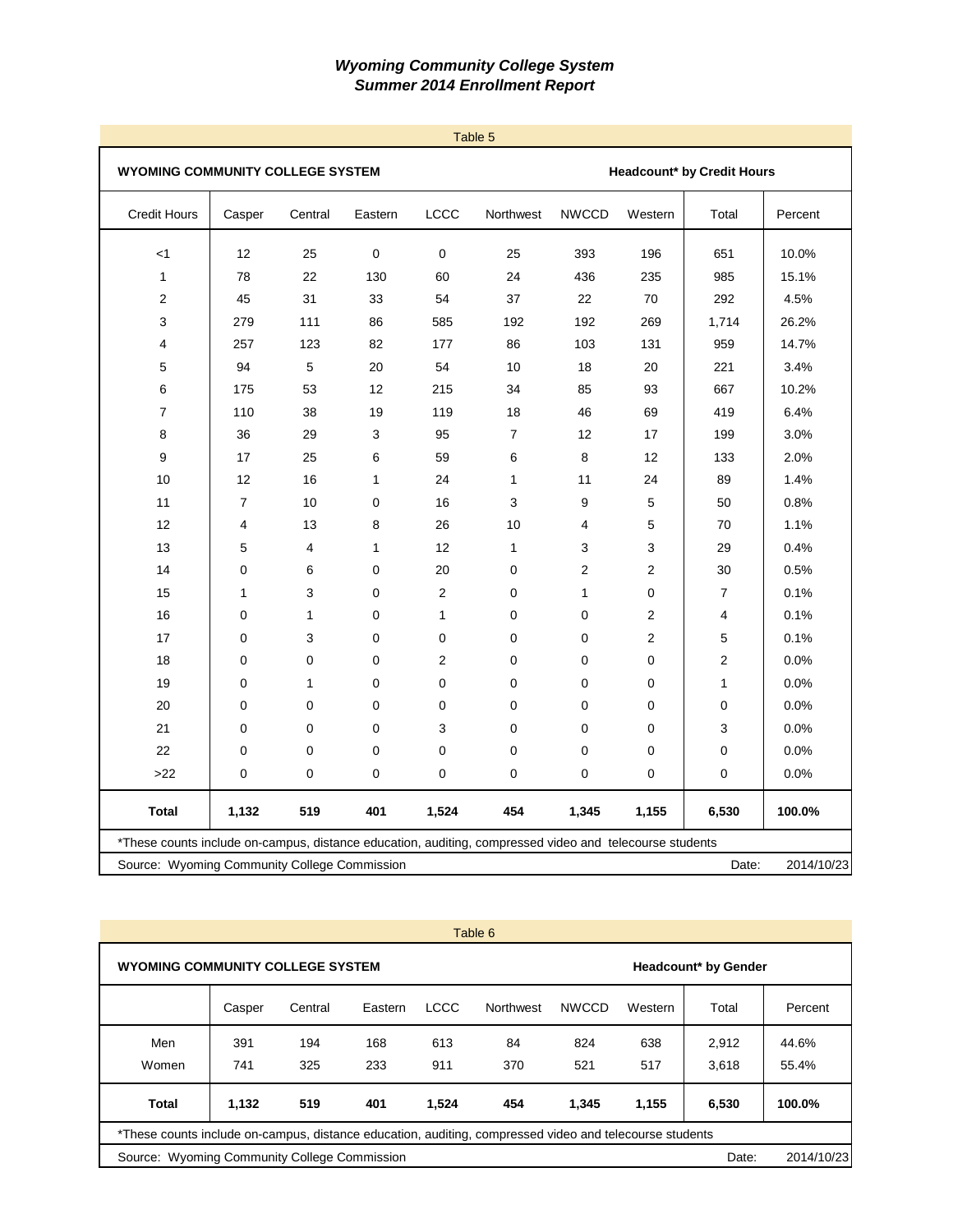|                                                     |                                                                                                         |                |             |       |       | Table 7 |           |       |       |       |                                       |                    |
|-----------------------------------------------------|---------------------------------------------------------------------------------------------------------|----------------|-------------|-------|-------|---------|-----------|-------|-------|-------|---------------------------------------|--------------------|
|                                                     | <b>WYOMING COMMUNITY COLLEGE SYSTEM</b>                                                                 |                |             |       |       |         |           |       |       |       | Credit Headcount* by Program of Study |                    |
|                                                     |                                                                                                         | Full-Time      |             |       |       |         | Part-Time |       |       |       | Total                                 |                    |
| College                                             | Acad                                                                                                    | Occup          | Undec       | Total | Acad  | Occup   | Undec     | Total | Acad  | Occup | Undec                                 | <b>Grand Total</b> |
| Casper                                              | 8                                                                                                       | 0              | 2           | 10    | 354   | 224     | 544       | 1,122 | 362   | 224   | 546                                   | 1,132              |
| Central                                             | 20                                                                                                      | 9              | 2           | 31    | 219   | 149     | 120       | 488   | 239   | 158   | 122                                   | 519                |
| Eastern                                             | $\Omega$                                                                                                | 9              | 0           | 9     | 87    | 82      | 223       | 392   | 87    | 91    | 223                                   | 401                |
| <b>LCCC</b>                                         | 26                                                                                                      | 33             | 7           | 66    | 666   | 328     | 464       | 1,458 | 692   | 361   | 471                                   | 1,524              |
| <b>NWC</b>                                          | $\overline{2}$                                                                                          | 6              | 3           | 11    | 137   | 43      | 263       | 443   | 139   | 49    | 266                                   | 454                |
| <b>NWCCD</b>                                        | 8                                                                                                       | $\overline{2}$ | $\mathbf 0$ | 10    | 337   | 930     | 68        | 1,335 | 345   | 932   | 68                                    | 1,345              |
| Western                                             | 9                                                                                                       | 4              | 1           | 14    | 379   | 172     | 590       | 1,141 | 388   | 176   | 591                                   | 1,155              |
| Total                                               | 73                                                                                                      | 63             | 15          | 151   | 2,179 | 1,928   | 2,272     | 6,379 | 2,252 | 1,991 | 2,287                                 | 6,530              |
| Percent                                             | 48.3%                                                                                                   | 41.7%          | 9.9%        |       | 34.2% | 30.2%   | 35.6%     |       | 34.5% | 30.5% | 35.0%                                 |                    |
| <b>Full-time/Part-time Percent</b><br>2.3%<br>97.7% |                                                                                                         |                |             |       |       |         |           |       |       | 100%  |                                       |                    |
|                                                     | *These counts include on-campus, distance education, auditing, compressed video and telecourse students |                |             |       |       |         |           |       |       |       |                                       |                    |
|                                                     | 2014/10/23<br>Source: Wyoming Community College Commission<br>Date:                                     |                |             |       |       |         |           |       |       |       |                                       |                    |

### Table 7b

Г

| <b>WYOMING COMMUNITY COLLEGE SYSTEM</b>               |                                                                                                         |           |       |        |        |        |           |         |            |        |        | FTE by Program of Study |
|-------------------------------------------------------|---------------------------------------------------------------------------------------------------------|-----------|-------|--------|--------|--------|-----------|---------|------------|--------|--------|-------------------------|
|                                                       |                                                                                                         | Full-Time |       |        |        |        | Part-Time |         |            |        | Total  |                         |
| College                                               | Acad                                                                                                    | Occup     | Undec | Total  | Acad   | Occup  | Undec     | Total   | Acad       | Occup  | Undec  | <b>Grand Total</b>      |
| Casper                                                | 8.50                                                                                                    | 0.00      | 2.16  | 10.66  | 145.86 | 88.84  | 179.78    | 414.48  | 154.36     | 88.84  | 181.94 | 425.14                  |
| Central                                               | 22.17                                                                                                   | 10.83     | 2.25  | 35.25  | 92.63  | 62.59  | 33.25     | 188.47  | 114.80     | 73.42  | 35.50  | 223.72                  |
| Eastern                                               | 0.00                                                                                                    | 9.08      | 0.00  | 9.08   | 29.41  | 26.09  | 42.41     | 97.91   | 29.41      | 35.17  | 42.41  | 106.99                  |
| <b>LCCC</b>                                           | 27.34                                                                                                   | 39.00     | 8.08  | 74.42  | 276.00 | 144.00 | 140.91    | 560.91  | 303.34     | 183.00 | 148.99 | 635.33                  |
| <b>NWC</b>                                            | 2.00                                                                                                    | 6.08      | 3.00  | 11.08  | 44.87  | 14.04  | 71.46     | 130.37  | 46.87      | 20.12  | 74.46  | 141.45                  |
| <b>NWCCD</b>                                          | 8.67                                                                                                    | 2.17      | 0.00  | 10.84  | 123.54 | 124.13 | 17.00     | 264.67  | 132.21     | 126.30 | 17.00  | 275.51                  |
| Western                                               | 10.00                                                                                                   | 4.92      | 1.17  | 16.09  | 128.63 | 62.71  | 106.46    | 297.80  | 138.63     | 67.63  | 107.63 | 313.89                  |
| <b>Total</b>                                          | 78.68                                                                                                   | 72.08     | 16.66 | 167.42 | 840.94 | 522.40 | 591.27    | 1954.61 | 919.62     | 594.48 | 607.93 | 2122.03                 |
| Percent                                               | 47.0%                                                                                                   | 43.1%     | 10.0% |        | 43.0%  | 26.7%  | 30.3%     |         | 43.3%      | 28.0%  | 28.6%  |                         |
|                                                       | Full-time/Part-time Percent<br>92.1%<br>7.9%                                                            |           |       |        |        |        |           |         |            | 100%   |        |                         |
|                                                       | *These counts include on-campus, distance education, auditing, compressed video and telecourse students |           |       |        |        |        |           |         |            |        |        |                         |
| Source: Wyoming Community College Commission<br>Date: |                                                                                                         |           |       |        |        |        |           |         | 2014/10/23 |        |        |                         |

#### Table 7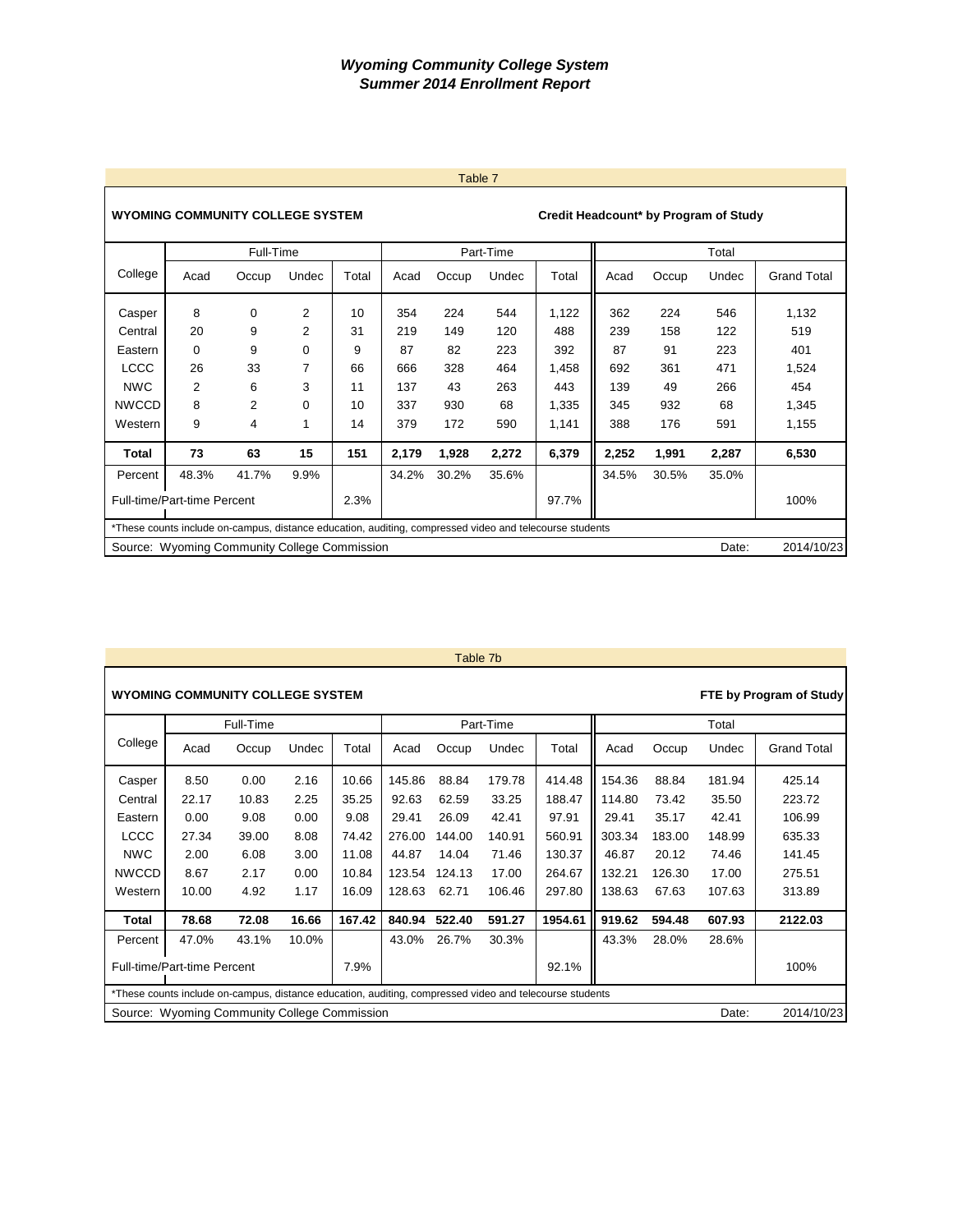| Table 8                                                                 |                                                                        |                                                                                          |                        |          |  |  |  |  |  |  |  |  |  |
|-------------------------------------------------------------------------|------------------------------------------------------------------------|------------------------------------------------------------------------------------------|------------------------|----------|--|--|--|--|--|--|--|--|--|
|                                                                         | <b>WYOMING COMMUNITY COLLEGE SYSTEM</b><br><b>Level of Instruction</b> |                                                                                          |                        |          |  |  |  |  |  |  |  |  |  |
|                                                                         |                                                                        |                                                                                          | Full-Time Equivalency* |          |  |  |  |  |  |  |  |  |  |
| College                                                                 | Level I                                                                | Level II                                                                                 | Level III              | Total    |  |  |  |  |  |  |  |  |  |
| Casper                                                                  | 182.50<br>129.17<br>113.48<br>425.15                                   |                                                                                          |                        |          |  |  |  |  |  |  |  |  |  |
| Central                                                                 | 125.50                                                                 | 71.75                                                                                    | 26.46                  | 223.71   |  |  |  |  |  |  |  |  |  |
| Eastern                                                                 | 39.25                                                                  | 33.50                                                                                    | 34.25                  | 107.00   |  |  |  |  |  |  |  |  |  |
| <b>LCCC</b>                                                             | 361.33                                                                 | 160.33                                                                                   | 113.67                 | 635.33   |  |  |  |  |  |  |  |  |  |
| Northwest                                                               | 81.00                                                                  | 36.67                                                                                    | 23.79                  | 141.46   |  |  |  |  |  |  |  |  |  |
| <b>NWCCD</b>                                                            | 135.58                                                                 | 48.71                                                                                    | 91.21                  | 275.50   |  |  |  |  |  |  |  |  |  |
| Western                                                                 | 187.67                                                                 | 46.75                                                                                    | 79.46                  | 313.88   |  |  |  |  |  |  |  |  |  |
| <b>Total</b>                                                            | 1,112.83                                                               | 526.88                                                                                   | 482.32                 | 2,122.03 |  |  |  |  |  |  |  |  |  |
| Level $I =$ Lecture, Level II = Laboratory, Level III = High Technology |                                                                        |                                                                                          |                        |          |  |  |  |  |  |  |  |  |  |
|                                                                         |                                                                        | * FTE values may not be equal to Tables 1, 4 & 10 due to rounding in enrollment program. |                        |          |  |  |  |  |  |  |  |  |  |
|                                                                         | Date: 2014/10/23<br>Source: Wyoming Community College Commission       |                                                                                          |                        |          |  |  |  |  |  |  |  |  |  |

| Table 9                                 |                                                                     |          |          |             |                               |              |         |         |                   |  |
|-----------------------------------------|---------------------------------------------------------------------|----------|----------|-------------|-------------------------------|--------------|---------|---------|-------------------|--|
| <b>WYOMING COMMUNITY COLLEGE SYSTEM</b> |                                                                     |          |          |             | Ten-Year History of Headcount |              |         |         |                   |  |
| Summer Term                             | Casper                                                              | Central  | Eastern  | <b>LCCC</b> | Northwest                     | <b>NWCCD</b> | Western | Total   | Percent<br>Change |  |
|                                         |                                                                     |          |          |             |                               |              |         |         |                   |  |
| 2004                                    | 1,073                                                               | 503      | 330      | 1,380       | 391                           | 529          | 596     | 4,802   | N/A               |  |
| 2005                                    | 1,139                                                               | 471      | 283      | 1,479       | 321                           | 754          | 1,133   | 5,580   | 16.2%             |  |
| 2006                                    | 1,113                                                               | 410      | 249      | 1,503       | 371                           | 668          | 1,195   | 5,509   | $-1.3%$           |  |
| 2007                                    | 1,212                                                               | 501      | 302      | 1,568       | 358                           | 825          | 1,251   | 6,017   | 9.2%              |  |
| 2008                                    | 1,192                                                               | 554      | 322      | 1,585       | 438                           | 1,555        | 1,439   | 7,085   | 17.7%             |  |
| 2009                                    | 1,286                                                               | 620      | 393      | 1,619       | 560                           | 1,054        | 1,235   | 6,767   | $-4.5%$           |  |
| 2010                                    | 1,399                                                               | 725      | 363      | 1,774       | 558                           | 1,316        | 1,649   | 7,784   | 15.0%             |  |
| 2011                                    | 1,544                                                               | 633      | 428      | 1,920       | 644                           | 1,251        | 1,510   | 7,930   | 1.9%              |  |
| 2012                                    | 1.248                                                               | 622      | 463      | 1,828       | 495                           | 1,050        | 1,186   | 6,892   | $-13.1%$          |  |
| 2013                                    | 1,303                                                               | 655      | 482      | 1,541       | 519                           | 1,153        | 1,282   | 6,935   | 0.6%              |  |
| 2014                                    | 1,132                                                               | 519      | 401      | 1,524       | 454                           | 1,345        | 1,155   | 6,530   | $-5.8%$           |  |
| 10-Year Change                          | 5.5%                                                                | 3.2%     | 21.5%    | 10.4%       | 16.1%                         | 154.3%       | 93.8%   | 36.0%   |                   |  |
| 5-Year Change                           | $-12.0%$                                                            | $-16.3%$ | 2.0%     | $-5.9%$     | $-18.9%$                      | 27.6%        | $-6.5%$ | $-3.5%$ |                   |  |
| 1-Year Change                           | $-13.1%$                                                            | $-20.8%$ | $-16.8%$ | $-1.1%$     | $-12.5%$                      | 16.7%        | $-9.9%$ | $-5.8%$ |                   |  |
|                                         | Source: Wyoming Community College Commission<br>Date:<br>2014/10/23 |          |          |             |                               |              |         |         |                   |  |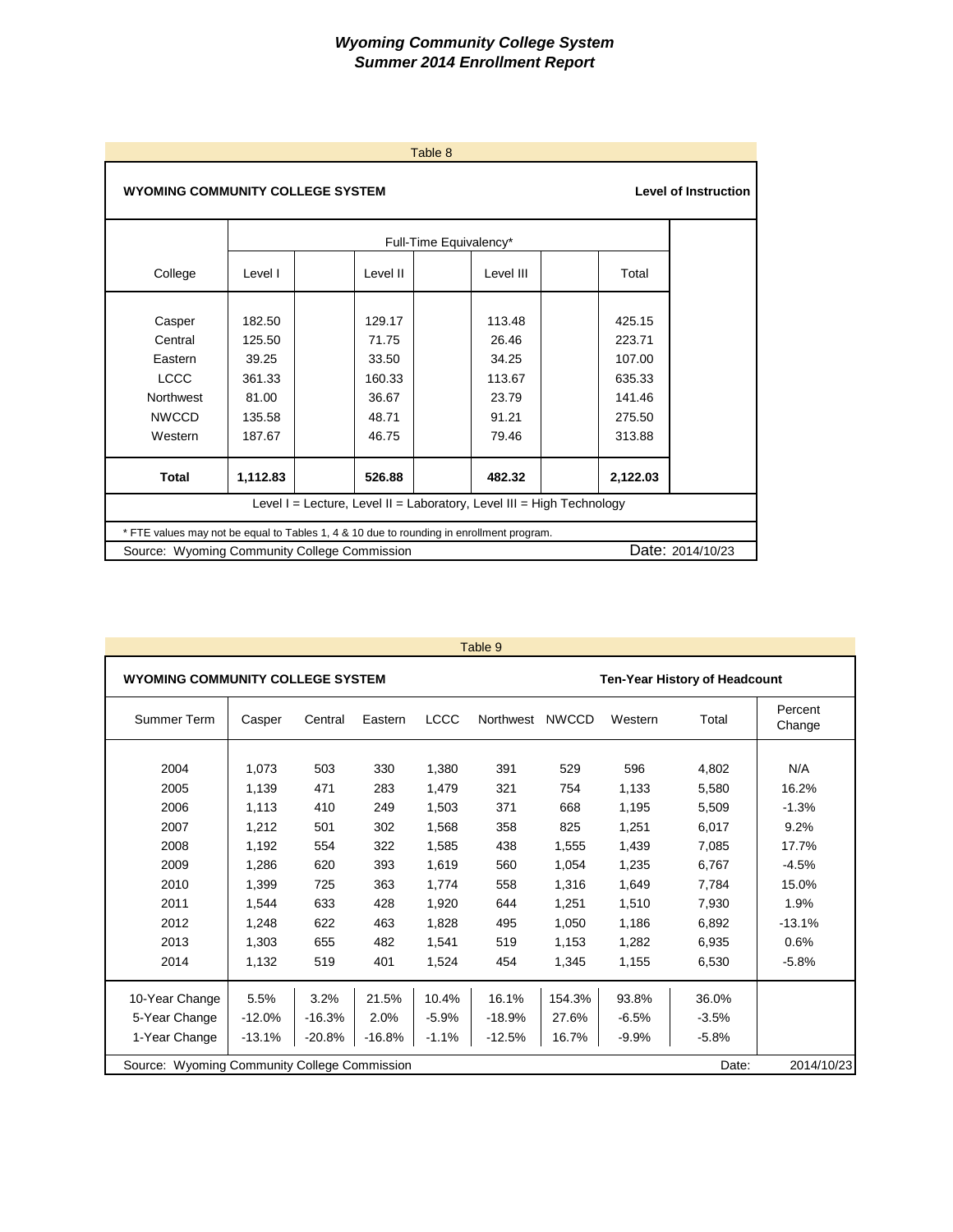| Table <sub>10</sub>                                                                                                                                                                                                                                                                          |                                                                                                  |                                                                                                  |                                                                                           |                                                                                                  |                                                                                                  |                                                                                                  |                                                                                                  |                                                                                                                      |                                                                                       |  |
|----------------------------------------------------------------------------------------------------------------------------------------------------------------------------------------------------------------------------------------------------------------------------------------------|--------------------------------------------------------------------------------------------------|--------------------------------------------------------------------------------------------------|-------------------------------------------------------------------------------------------|--------------------------------------------------------------------------------------------------|--------------------------------------------------------------------------------------------------|--------------------------------------------------------------------------------------------------|--------------------------------------------------------------------------------------------------|----------------------------------------------------------------------------------------------------------------------|---------------------------------------------------------------------------------------|--|
|                                                                                                                                                                                                                                                                                              | <b>WYOMING COMMUNITY COLLEGE SYSTEM</b><br><b>Ten-Year History of FTE Enrollment</b>             |                                                                                                  |                                                                                           |                                                                                                  |                                                                                                  |                                                                                                  |                                                                                                  |                                                                                                                      |                                                                                       |  |
| Summer Term                                                                                                                                                                                                                                                                                  | Casper                                                                                           | Central                                                                                          | Eastern                                                                                   | <b>LCCC</b>                                                                                      | Northwest                                                                                        | <b>NWCCD</b>                                                                                     | Western                                                                                          | Total                                                                                                                | Percent<br>Change                                                                     |  |
| 2004<br>2005<br>2006<br>2007<br>2008<br>2009<br>2010<br>2011<br>2012<br>2013                                                                                                                                                                                                                 | 394.16<br>428.30<br>394.10<br>451.60<br>438.90<br>505.12<br>563.97<br>640.24<br>489.54<br>500.68 | 208.25<br>206.20<br>173.80<br>220.30<br>212.40<br>266.25<br>294.21<br>273.67<br>278.34<br>288.25 | 68.75<br>57.70<br>53.00<br>54.60<br>89.10<br>89.59<br>99.33<br>133.08<br>111.08<br>125.34 | 527.42<br>564.70<br>589.30<br>606.90<br>634.80<br>628.08<br>710.42<br>813.83<br>708.33<br>606.93 | 136.46<br>101.60<br>121.70<br>120.90<br>125.90<br>196.09<br>198.71<br>208.42<br>157.00<br>164.77 | 140.37<br>165.20<br>171.70<br>169.20<br>223.00<br>182.67<br>251.91<br>251.93<br>266.33<br>276.72 | 182.96<br>268.70<br>255.10<br>243.80<br>318.00<br>286.37<br>419.41<br>399.29<br>326.17<br>345.67 | 1,585.30<br>1,658.37<br>1,792.40<br>1,758.70<br>1,867.30<br>2,042.10<br>2,154.18<br>2,537.96<br>2,336.79<br>2,308.36 | N/A<br>4.6%<br>8.1%<br>$-1.9%$<br>6.2%<br>9.4%<br>5.5%<br>17.8%<br>$-7.9%$<br>$-1.2%$ |  |
| 2014                                                                                                                                                                                                                                                                                         | 425.15                                                                                           | 223.71                                                                                           | 107.00                                                                                    | 635.33                                                                                           | 141.46                                                                                           | 275.50                                                                                           | 313.88                                                                                           | 2,122.03                                                                                                             | $-8.1%$                                                                               |  |
| 55.6%<br>20.5%<br>7.9%<br>7.4%<br>3.7%<br>96.3%<br>71.6%<br>10-Year Change<br>33.9%<br>5-Year Change<br>1.2%<br>$-15.8%$<br>$-16.0%$<br>19.4%<br>$-27.9%$<br>50.8%<br>9.6%<br>3.9%<br>1-Year Change<br>$-15.1%$<br>$-22.4%$<br>$-14.6%$<br>4.7%<br>$-14.1%$<br>$-0.4%$<br>$-9.2%$<br>$-8.1%$ |                                                                                                  |                                                                                                  |                                                                                           |                                                                                                  |                                                                                                  |                                                                                                  |                                                                                                  |                                                                                                                      |                                                                                       |  |
| * FTE values may not be equal to Tables 1, 4 & 8 due to rounding in enrollment program.                                                                                                                                                                                                      |                                                                                                  |                                                                                                  |                                                                                           |                                                                                                  |                                                                                                  |                                                                                                  |                                                                                                  |                                                                                                                      |                                                                                       |  |
| 2014/10/23<br>Source: Wyoming Community College Commission<br>Date:                                                                                                                                                                                                                          |                                                                                                  |                                                                                                  |                                                                                           |                                                                                                  |                                                                                                  |                                                                                                  |                                                                                                  |                                                                                                                      |                                                                                       |  |

|                                                                                                         |                                                                                   |          |         | Table 11    |                 |                      |          |                    |              |
|---------------------------------------------------------------------------------------------------------|-----------------------------------------------------------------------------------|----------|---------|-------------|-----------------|----------------------|----------|--------------------|--------------|
|                                                                                                         | <b>WYOMING COMMUNITY COLLEGE SYSTEM</b><br>Credit Headcount* by Ethnicity or Race |          |         |             |                 |                      |          |                    |              |
| <b>Ethnicity or Race</b>                                                                                | Casper                                                                            | Central  | Eastern | <b>LCCC</b> | Northwest NWCCD |                      | Western  | Ethnicity<br>Total | Percent      |
| <b>Black or African American</b>                                                                        | 13                                                                                | 3        | 7       | 45          | 3               | 22                   | 11       | 104                | 1.6%         |
| American Indian or<br>Alaskan Native<br>Asian                                                           | 11<br>12                                                                          | 69<br>3  | 7<br>5  | 16<br>25    | 15<br>1         | 21<br>$\overline{7}$ | 28<br>14 | 167<br>67          | 2.6%<br>1.0% |
| Native Hawaiian or Pacific<br>Islander                                                                  | 5                                                                                 | 2        | 3       | 5           | $\Omega$        | $\Omega$             | 2        | 17                 | 0.3%         |
| Hispanic of Any Race                                                                                    | 46                                                                                | 21       | 28      | 152         | 18              | 78                   | 105      | 448                | 6.9%         |
| White                                                                                                   | 971                                                                               | 382      | 348     | 1,225       | 397             | 1,199                | 930      | 5,452              | 83.5%        |
| Two or More Races                                                                                       | 13                                                                                | 21       | 2       | 8           | 8               | 13                   | 10       | 75                 | 1.1%         |
| International                                                                                           | 1                                                                                 | $\Omega$ | 0       | 16          | 12              | 5                    | 54       | 88                 | 1.3%         |
| Unknown                                                                                                 | 60                                                                                | 18       | 1       | 32          | 0               | $\Omega$             |          | 112                | 1.7%         |
| <b>Total</b>                                                                                            | 1,132<br>519<br>1,524<br>454<br>1,345<br>6,530<br>401<br>1,155                    |          |         |             |                 |                      |          |                    |              |
| *These counts include on-campus, distance education, auditing, compressed video and telecourse students |                                                                                   |          |         |             |                 |                      |          |                    |              |
| 2014/10/23<br>Source: Wyoming Community College Commission<br>Date:                                     |                                                                                   |          |         |             |                 |                      |          |                    |              |